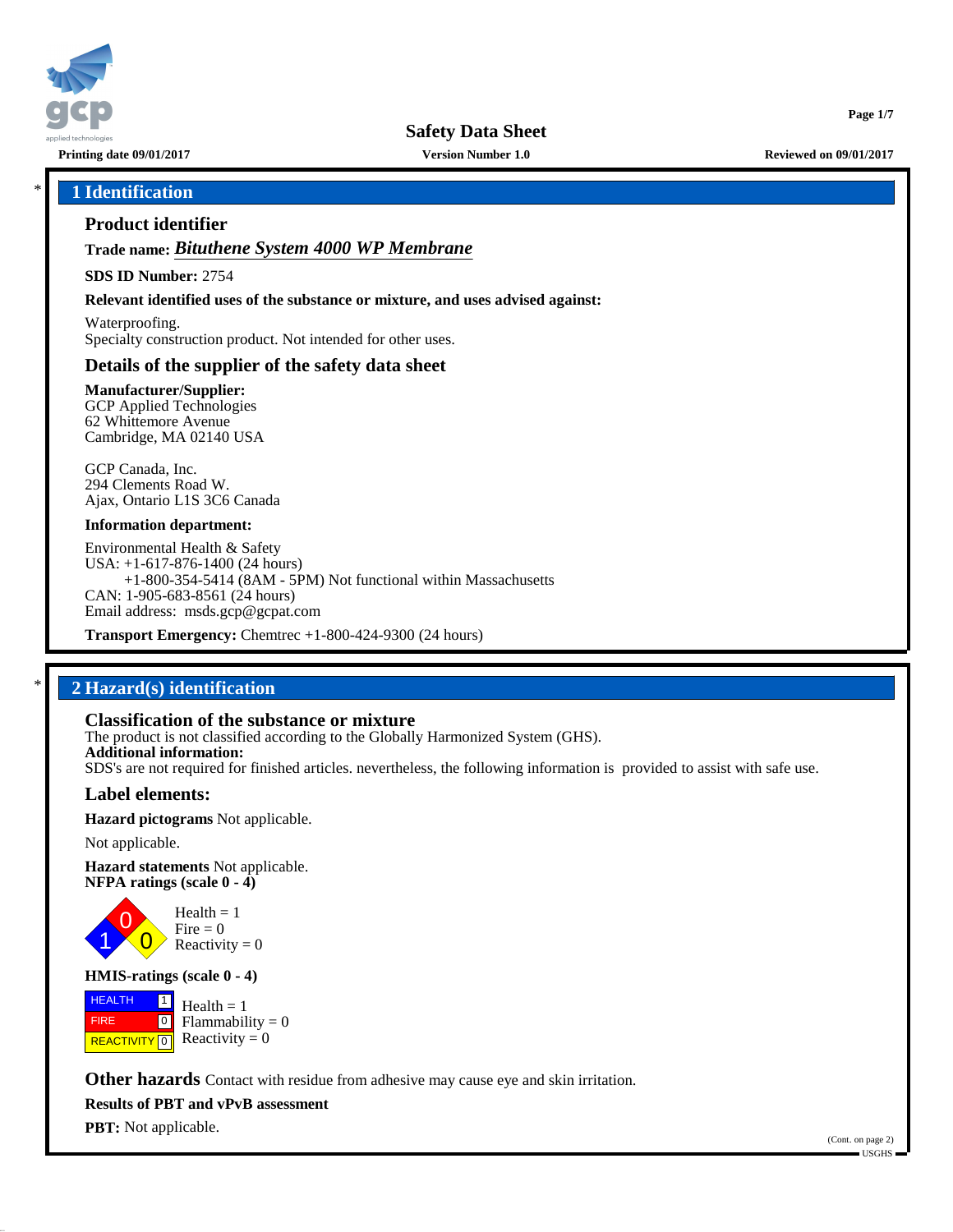**vPvB:** Not applicable.

# \* **3 Composition/information on ingredients**

#### **Chemical characterization: Mixture**

**Hazardous components:** Not applicable.

**Additional information:** Non-hazardous ingredients may be listed in Section 15; Right-To-Know disclosure.

## \* **4 First-aid measures**

### **Description of first aid measures**

**General information:** Get medical advice/attention if you feel unwell.

**After inhalation:** No special measures required.

#### **After skin contact:**

Immediately wash contaminated skin with soap or mild detergent and water. If this chemical soaks clothing, immediately remove clothing and wash skin. If skin irritation occurs, consult a doctor.

#### **After eye contact:**

Rinse cautiously with water for several minutes. If symptoms persist, consult a physician.

#### **After swallowing:**

Rinse mouth.

Do NOT induce vomiting.

#### **Information for doctor:**

**Most important symptoms and effects, both acute and delayed** No further relevant information available.

**Indication of any immediate medical attention and special treatment needed** No further relevant information available.

### **5 Fire-fighting measures**

**Special hazards arising from the substance or mixture** No further relevant information available.

**Additional information** Collect contaminated fire fighting water separately. It must not enter the sewage system.

# \* **6 Accidental release measures**

### **Personal precautions, protective equipment and emergency procedures**

Wear protective equipment. Keep unprotected persons away.

**Methods and material for containment and cleaning up:** Pick up mechanically.

### **Reference to other sections**

See Section 7 for information on safe handling.

See Section 8 for information on personal protection equipment.

See Section 13 for disposal information.

 USGHS (Cont. on page 3)

**Page 2/7**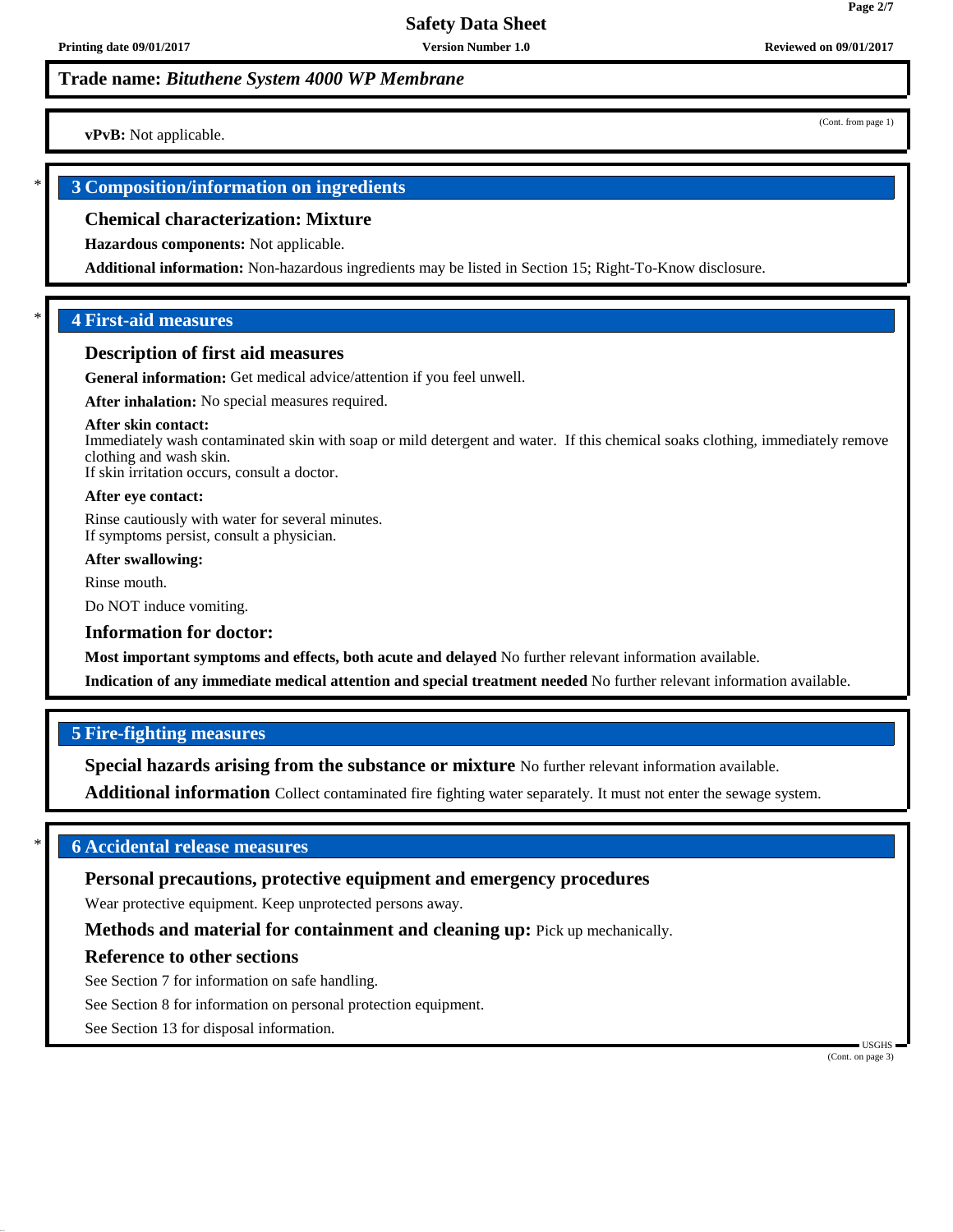(Cont. from page 2)

# \* **7 Handling and storage**

### **Handling:**

**Precautions for safe handling** Wash thoroughly after handling.

Avoid eye and skin contact with residue from adhesive.

Release liners are slippery. Remove from work area immediately after membrane application.

Membrane is slippery when wet or covered with frost.

Release liners may cause slip and trip hazards.

Do not eat, drink or smoke when using this product. Wash skin after handling.

For professional use only. Keep out of children's reach.

### **Information about protection against explosions and fires:**

Removal of release liner may generate a static electrical discharge (spark).

# **Conditions for safe storage, including any incompatibilities**

#### **Storage:**

**Information about storage in one common storage facility:** No special measures required.

**Further information about storage conditions:** Keep receptacle tightly sealed.

**Specific end use(s)** No further relevant information available.

# \* **8 Exposure controls/personal protection**

**Additional information about design of technical systems:** No further data; see item 7.

### **Control parameters**

**Components with limit values that require monitoring at the workplace:**

The product does not contain any relevant quantities of materials with critical values that have to be monitored at the workplace.

**Additional information:** The lists that were valid during the creation were used as basis.

### **Exposure controls**

**Personal protective equipment:**

#### **General protective and hygienic measures:**

Avoid contact with the eyes and skin.

The usual precautionary measures for handling chemicals should be followed.

#### **Breathing equipment:**

Control exposure to ingredients with workplace control parameters if mentioned above. If no ingredients are listed, respiratory protection is generally not required.

If exposure limits are listed and may be exceeded, use approved respiratory protective equipment and filter type appropriate for the listed ingredients. (NIOSH, CEN, etc.).

**Protection of hands:** Gloves should be worn to prevent skin contact and should be impermeable and resistant to the product.

**Material of gloves** Gloves should be worn to prevent skin contact and should be impermeable and resistant to the product.

#### **Eye protection:**



Safety glasses with side shield protection.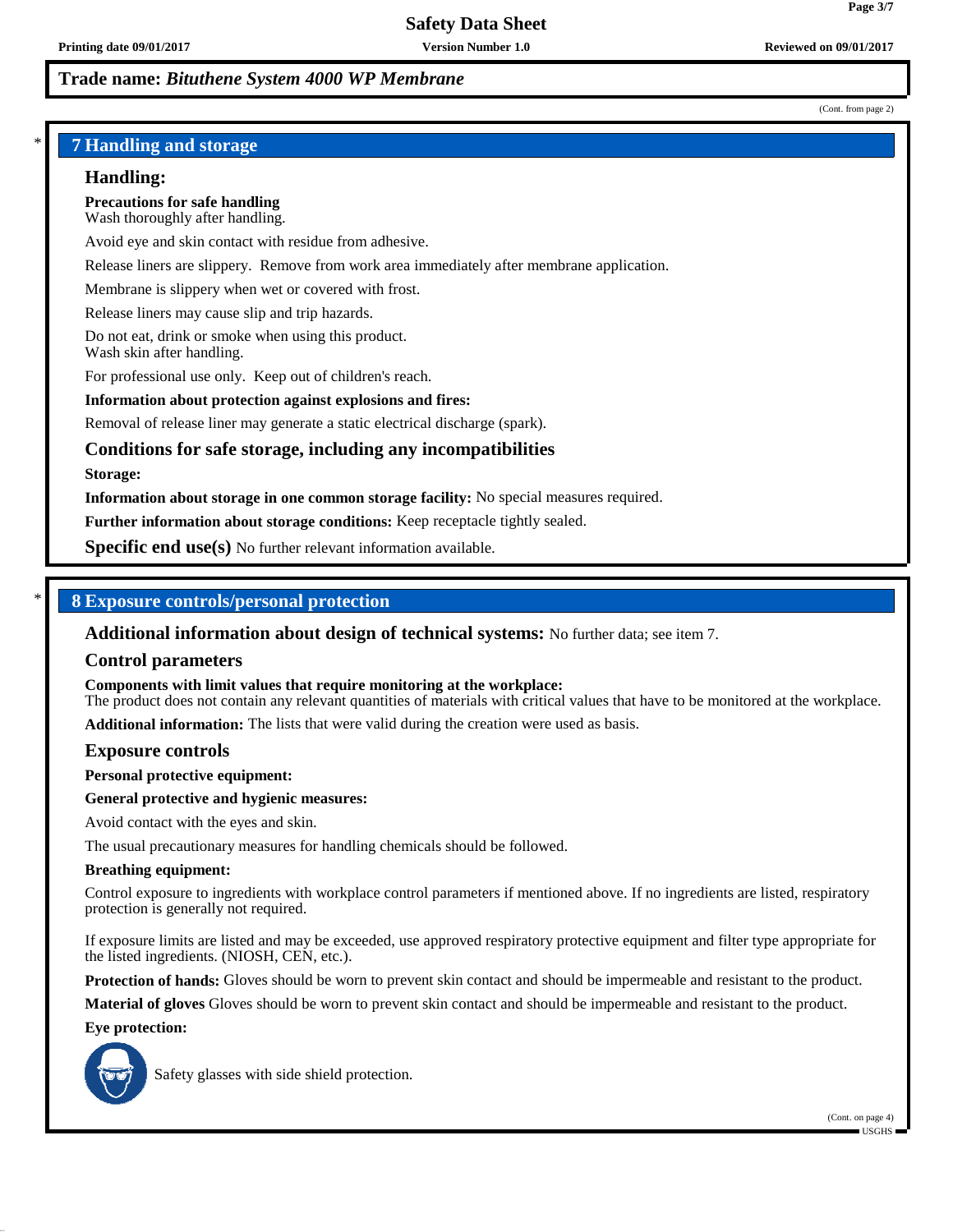# **Body protection:**

Use personal protective equipment as required.

Take off contaminated clothing.

# \* **9 Physical and chemical properties**

| Information on basic physical and chemical properties                                                                                             |                                                                                                    |
|---------------------------------------------------------------------------------------------------------------------------------------------------|----------------------------------------------------------------------------------------------------|
| <b>General Information</b><br>Appearance:<br>Form:<br>Color:<br>Odor:<br>Odor threshold:                                                          | Solid<br>According to product specification<br>Characteristic<br>Not determined.                   |
| $pH-value$ (~):                                                                                                                                   | Not applicable.                                                                                    |
| <b>Change in condition</b><br><b>Melting point/Melting range:</b><br><b>Boiling point/Boiling range:</b><br><b>Flash point:</b>                   | Undetermined.<br>Undetermined.<br>Not applicable.                                                  |
| <b>Flammability (solid, gaseous):</b>                                                                                                             | Not determined.                                                                                    |
| Ignition temperature:                                                                                                                             | Undetermined.                                                                                      |
| <b>Decomposition temperature:</b><br>Auto igniting:<br>Danger of explosion:                                                                       | Not determined.<br>Product is not self-igniting.<br>Product does not present an explosion hazard.  |
| <b>Explosion limits:</b><br>Lower:<br><b>Upper:</b><br>VOC Content (max):                                                                         | Not determined.<br>Not determined.<br>Not determined.                                              |
| Vapor pressure:<br>Density: (~) at $20^{\circ}$ C (68 $^{\circ}$ F)<br><b>Relative density</b><br><b>Vapor density</b><br><b>Evaporation</b> rate | Not applicable.<br>$1g/cm3$ (8.3 lbs/gal)<br>Not determined.<br>Not applicable.<br>Not applicable. |
| Solubility in / Miscibility with<br>Water:                                                                                                        | Not miscible or difficult to mix.                                                                  |
| Partition coefficient (n-octanol/water): Not determined.                                                                                          |                                                                                                    |
| Viscosity:<br><b>Dynamic:</b><br>Kinematic:<br>Molecular weight                                                                                   | Not applicable.<br>Not applicable.<br>Not applicable.                                              |
| <b>Other information</b>                                                                                                                          | No further relevant information available.                                                         |

# **10 Stability and reactivity**

**Reactivity** Stable under normal conditions.

**Chemical stability**

**Thermal decomposition:** No decomposition if used according to specifications.

**Possibility of hazardous reactions** No dangerous reactions known.

**Conditions to avoid** No further relevant information available.

(Cont. on page 5)

USGHS

(Cont. from page 3)

**Page 4/7**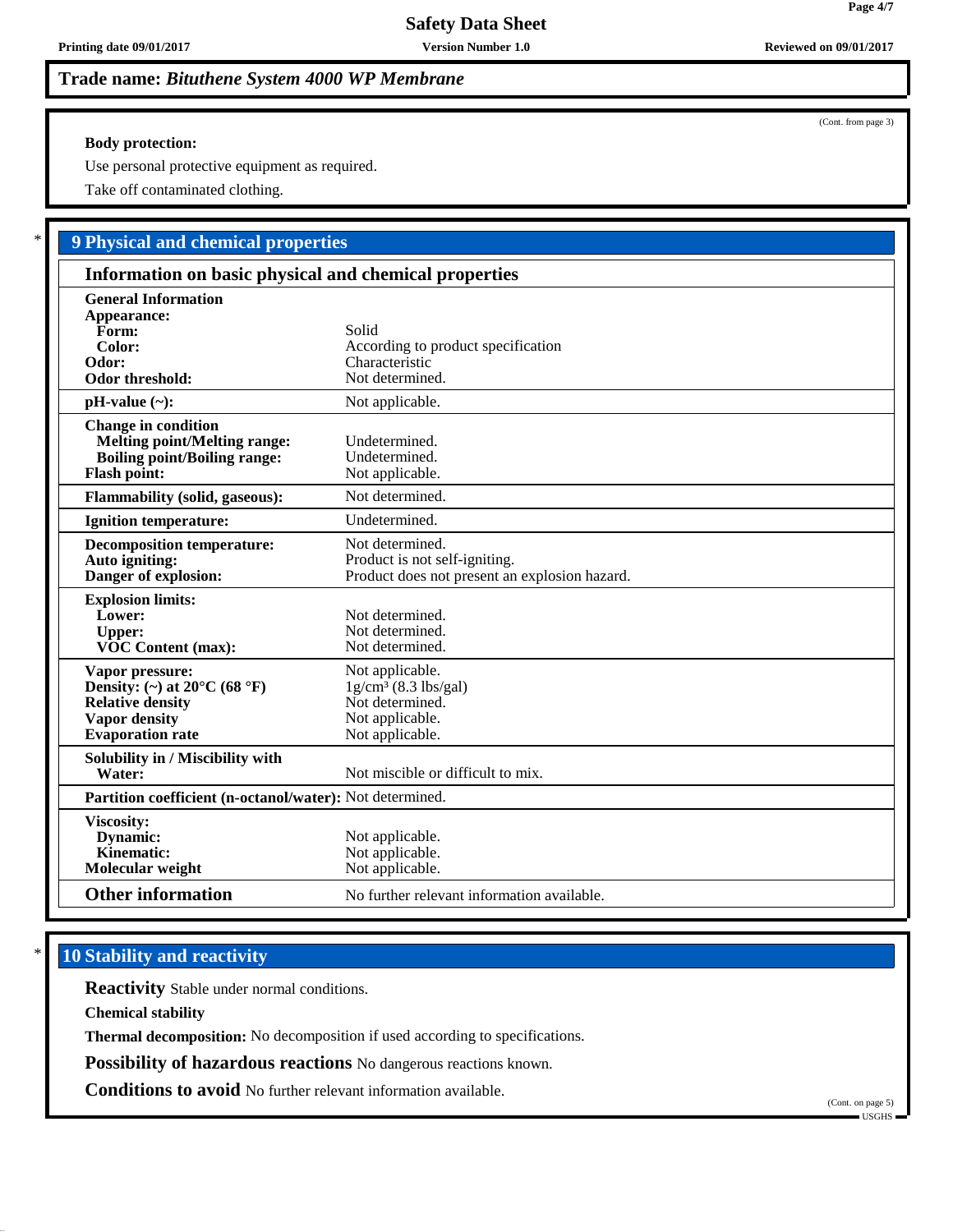(Cont. from page 4)

**Page 5/7**

**Incompatible materials:** No further relevant information available.

**Hazardous decomposition products:** Carbon monoxide and carbon dioxide

## **11 Toxicological information**

### **Information on toxicological effects**

**Acute toxicity:**

## **Primary irritant effect:**

**on the skin:** No irritating effect expected

**on the eye:** No irritating effect expected

**inhalation:** No irritating effect expected

**Additional toxicological information:**

### **Carcinogenic categories**

**IARC (International Agency for Research on Cancer) Human Carcinogenicity: Group 1- Positive, Group 2A- Probable, Group 2B- Possible, Group 3- Not Classifiable**

None of the ingredients is listed.

**NTP (National Toxicology Program)**

**K–Known to be carcinogenic, R–May reasonably be anticipated to be carcinogenic**

None of the ingredients is listed.

**OSHA-Ca (Occupational Safety & Health Administration)**

None of the ingredients is listed.

## **12 Ecological information**

## **Toxicity**

**Aquatic toxicity:** No further relevant information available.

**Persistence and degradability** No further relevant information available.

### **Behavior in environmental systems:**

**Bioaccumulative potential** No further relevant information available.

**Mobility in soil** No further relevant information available.

### **Additional ecological information:**

**General notes:** Not known to be hazardous to water.

## **Results of PBT and vPvB assessment**

**PBT:** Not applicable. **vPvB:** Not applicable.

**Other adverse effects** No further relevant information available.

# **13 Disposal considerations**

### **Disposal methods:**

Consult all regulations (federal, state, provincial, local) or a qualified waste disposal firm when characterizing product for disposal. Dispose of waste in accordance with all applicable regulations.

(Cont. on page 6) USGHS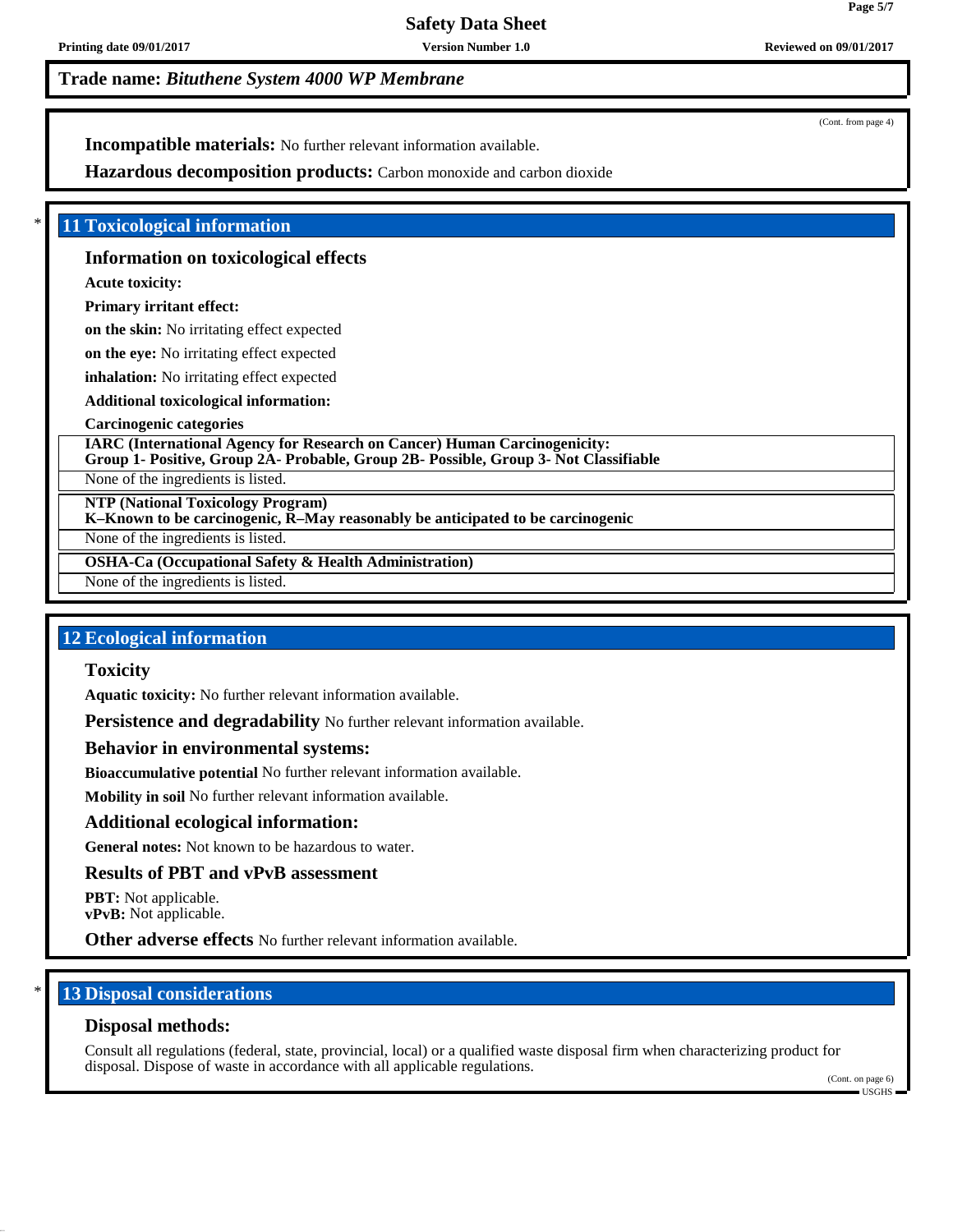(Cont. from page 5)

**Page 6/7**

### **Recommendation:**



Must not be disposed of together with household garbage. Do not allow product to reach sewage system.

# **Uncleaned packagings:**

**Recommendation:** Dispose of contents/container in accordance with local/regional/national/international regulations.

| <b>14 Transport information</b>                           |                                                                                                          |
|-----------------------------------------------------------|----------------------------------------------------------------------------------------------------------|
| <b>UN-Number</b><br>DOT, IMDG, IATA                       | Not applicable.                                                                                          |
| UN proper shipping name<br>DOT, IMDG, IATA                | Not applicable.                                                                                          |
| <b>Transport hazard class(es)</b>                         |                                                                                                          |
| DOT, IMDG, IATA<br><b>Class</b>                           | Not applicable.                                                                                          |
| <b>Packing group</b><br>DOT, IMDG, IATA                   | Not applicable.                                                                                          |
| <b>Environmental hazards:</b><br><b>Marine pollutant:</b> | N <sub>0</sub>                                                                                           |
| <b>Special precautions for user</b>                       | Not applicable.                                                                                          |
|                                                           | Transport/Additional information: Not classified as a dangerous good for transport by road, rail or air. |
| <b>DOT</b><br><b>Remarks:</b>                             | Not Regulated.                                                                                           |
| <b>UN</b> "Model Regulation":                             | Not applicable.                                                                                          |

# **15 Regulatory information**

**SARA (Superfund Amendments and Reauthorization Act)**

**Section 302/304 (extremely hazardous substances):**

None of the ingredients is listed.

**Section 313 Reportable Ingredients (Chemicals present below reporting threshold are exempt):**

None of the ingredients is listed.

**SARA Section 312/Tier I & II Hazard Categories:** None

**North America Chemical Inventory Status**

**TSCA (Toxic Substances Control Act - United States):**

All ingredients are listed or exempt from listing unless otherwise noted below.

**CEPA (Canadian DSL):**

All ingredients are listed or exempt from listing unless otherwise noted below.

**California Proposition 65: (Substances <0.1% unless noted in Section 3)**

**Chemicals known to cause cancer:**

Extracts (petroleum), heavy paraffinic distillate solvent

Polycyclic Aromatic Hydrocarbons

(Cont. on page